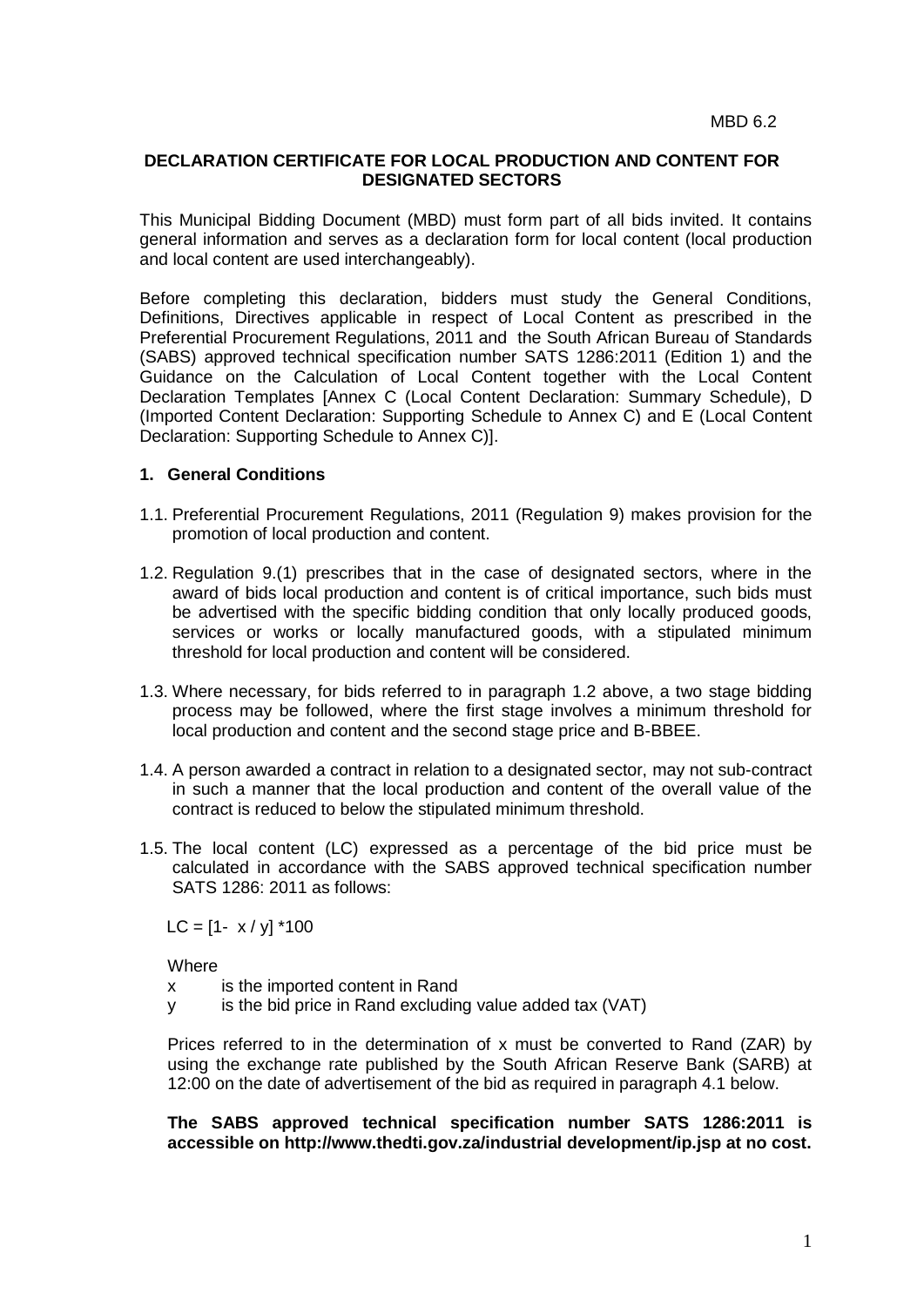- 1.6. A bid may be disqualified if
	- (a) this Declaration Certificate and the Annex C (Local Content Declaration: Summary Schedule) are not submitted as part of the bid documentation; and
	- (b) the bidder fails to declare that the Local Content Declaration Templates (Annex C, D and E) have been audited and certified as correct.

## **2. Definitions**

- 2.1. **"bid"** includes written price quotations, advertised competitive bids or proposals;
- 2.2. **"bid price"** price offered by the bidder, excluding value added tax (VAT);
- 2.3. **"contract"** means the agreement that results from the acceptance of a bid by an organ of state;
- 2.4. **"designated sector"** means a sector, sub-sector or industry that has been designated by the Department of Trade and Industry in line with national development and industrial policies for local production, where only locally produced services, works or goods or locally manufactured goods meet the stipulated minimum threshold for local production and content;
- 2.5. **"duly sign"**means a Declaration Certificate for Local Content that has been signed by the Chief Financial Officer or other legally responsible person nominated in writing by the Chief Executive, or senior member / person with management responsibility(close corporation, partnership or individual).
- 2.6. **"imported content"** means that portion of the bid price represented by the cost of components, parts or materials which have been or are still to be imported (whether by the supplier or its subcontractors) and which costs are inclusive of the costs abroad (this includes labour and intellectual property costs), plus freight and other direct importation costs, such as landing costs, dock duties, import duty, sales duty or other similar tax or duty at the South African port of entry;
- 2.7. **"local content"** means that portion of the bid price which is not included in the imported content, provided that local manufacture does take place;
- 2.8. **"stipulated minimum threshold"** means that portion of local production and content as determined by the Department of Trade and Industry; and
- 2.9. **"sub-contract"** means the primary contractor's assigning, leasing, making out work to, or employing another person to support such primary contractor in the execution of part of a project in terms of the contract.
- **3. The stipulated minimum threshold(s) for local production and content (refer to Annex A of SATS 1286:2011) for this bid is/are as follows:**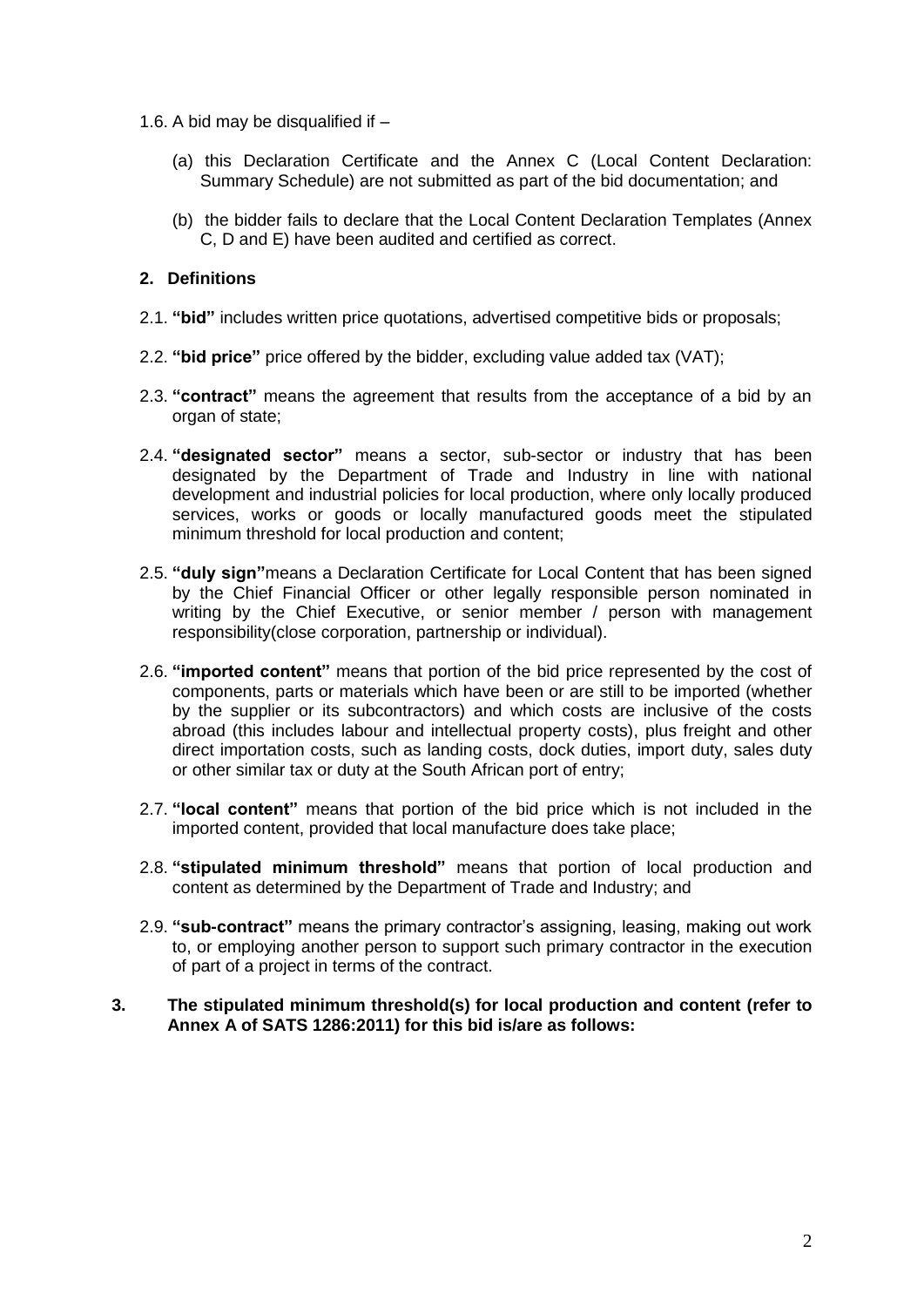| Description of services, works or goods | Stipulated minimum threshold |
|-----------------------------------------|------------------------------|
|                                         | $\%$                         |
|                                         |                              |
|                                         | $\%$                         |
|                                         | $\frac{0}{6}$                |
|                                         |                              |

4. Does any portion of the services, works or goods offered have any imported content? (*Tick applicable box*)

| . . |                |  |
|-----|----------------|--|
|     | $\overline{M}$ |  |

4.1 If yes, the rate(s) of exchange to be used in this bid to calculate the local content as prescribed in paragraph 1.5 of the general conditions must be the rate(s) published by the SARB for the specific currency at 12:00 on the date of advertisement of the bid.

The relevant rates of exchange information is accessible on **www.reservebank.co.za.**

Indicate the rate(s) of exchange against the appropriate currency in the table below (refer to Annex A of SATS 1286:2011):

| <b>Currency</b>       | Rates of exchange |
|-----------------------|-------------------|
| <b>US Dollar</b>      |                   |
| <b>Pound Sterling</b> |                   |
| Euro                  |                   |
| Yen                   |                   |
| Other                 |                   |

NB: Bidders must submit proof of the SARB rate (s) of exchange used.

5. Were the Local Content Declaration Templates (Annex C, D and E) audited and certified as correct?

(*Tick applicable box*)

|--|--|--|--|--|

- 5.1. If yes, provide the following particulars:
	- (a) Full name of auditor: ………………………………………………………
	- (b) Practice number: ……………………………………………………………………….. (c) Telephone and cell number:
	- ……………………………………………………………….
	- (d) Email address: ………………………………………………………………………..

(Documentary proof regarding the declaration will, when required, be submitted to the satisfaction of the Accounting Officer / Accounting Authority)

6. Where, after the award of a bid, challenges are experienced in meeting the stipulated minimum threshold for local content the dti must be informed accordingly in order for the dti to verify and in consultation with the Accounting Officer / Accounting Authority provide directives in this regard.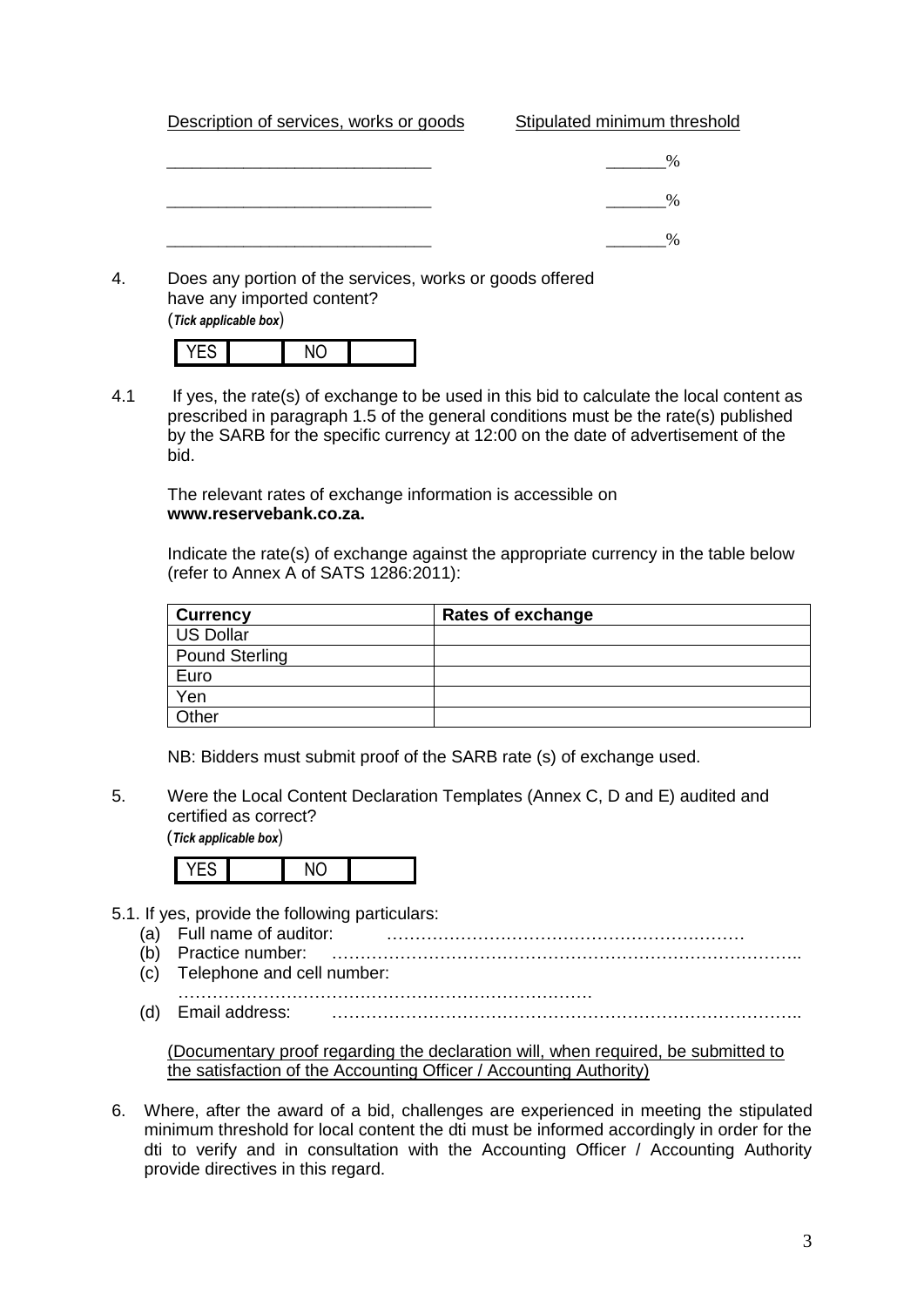## **LOCAL CONTENT DECLARATION (REFER TO ANNEX B OF SATS 1286:2011)**

**LOCAL CONTENT DECLARATION BY CHIEF FINANCIAL OFFICER OR OTHER LEGALLY RESPONSIBLE PERSON NOMINATED IN WRITING BY THE CHIEF EXECUTIVE OR SENIOR MEMBER/PERSON WITH MANAGEMENT RESPONSIBILITY (CLOSE CORPORATION, PARTNERSHIP OR INDIVIDUAL)** 

**IN RESPECT OF BID NO.** .................................................................................

**ISSUED BY:** (Procurement Authority / Name of Municipality / Municipal Entity):

.........................................................................................................................

NB

1 The obligation to complete, duly sign and submit this declaration cannot be transferred to an external authorized representative, auditor or any other third party acting on behalf of the bidder.

2 Guidance on the Calculation of Local Content together with Local Content Declaration Templates (Annex C, D and E) is accessible on [http://www.thedti.gov.za/industrial](http://www.thedti.gov.za/industrial%20development/ip.jsp.)  [development/ip.jsp.](http://www.thedti.gov.za/industrial%20development/ip.jsp.) Bidders should first complete Declaration D. After completing Declaration D, bidders should complete Declaration E and then consolidate the information on Declaration C. **Declaration C should be submitted with the bid documentation at the closing date and time of the bid in order to substantiate the declaration made in paragraph (c) below.** Declarations D and E should be kept by the bidders for verification purposes for a period of at least 5 years. The successful bidder is required to continuously update Declarations C, D and E with the actual values for the duration of the contract.

I, the undersigned, …………………………….................................................. (full names), do hereby declare, in my capacity as ……………………………………… ……….. of ...............................................................................................................(name of bidder entity), the following:

(a) The facts contained herein are within my own personal knowledge.

- (b) I have satisfied myself that
	- (i) the goods/services/works to be delivered in terms of the above-specified bid comply with the minimum local content requirements as specified in the bid, and as measured in terms of SATS 1286:2011; and
	- (ii) the declaration templates have been audited and certified to be correct.

(c)The local content percentages (%) indicated below has been calculated using the formula given in clause 3 of SATS 1286:2011, the rates of exchange indicated in paragraph 4.1 above and the information contained in Declaration D and E which has been consolidated in Declaration C;